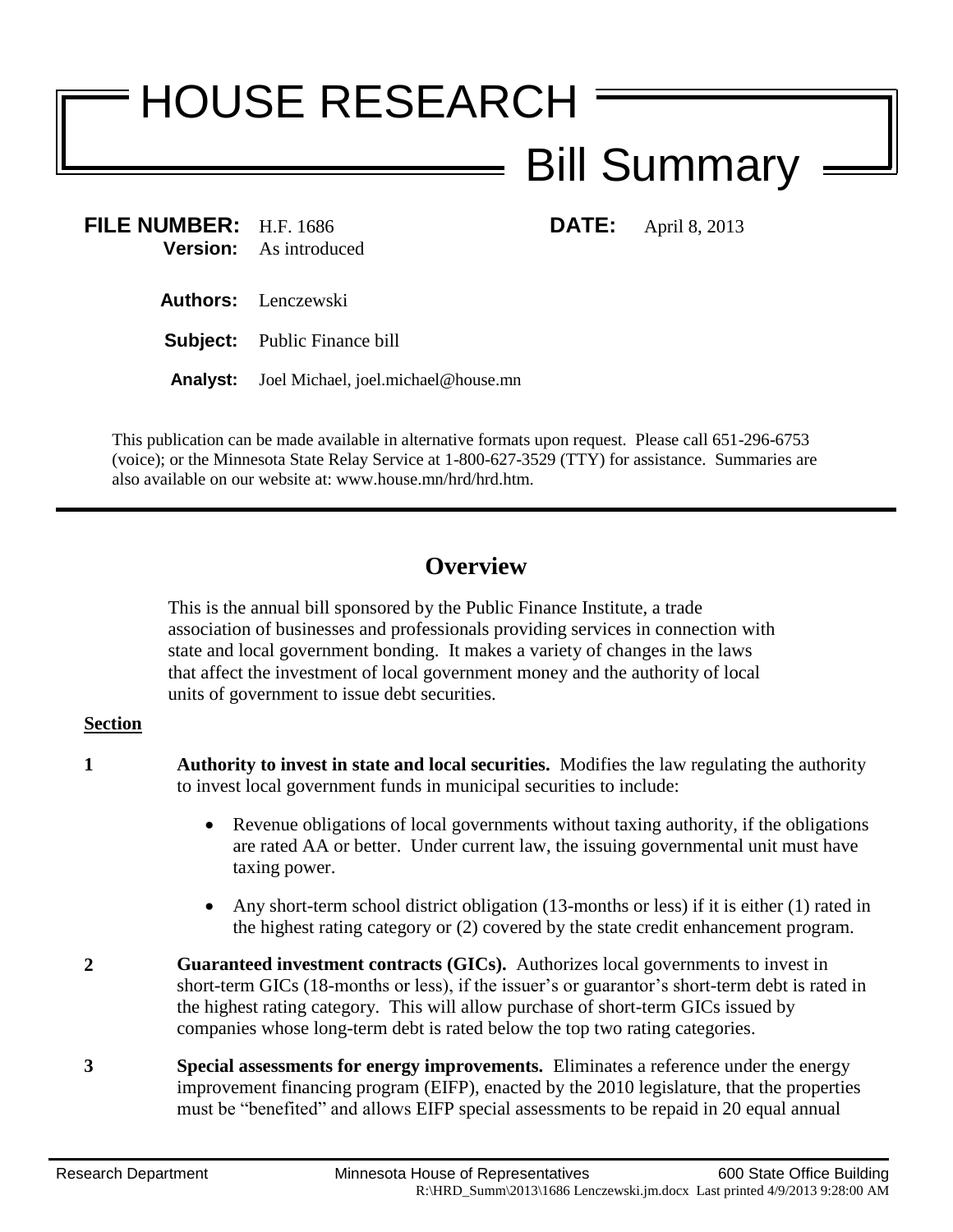### **Section**

installments.

- <span id="page-1-0"></span>**4 County capital notes.** Modifies the definition of "capital equipment" for which county capital notes may be issued to include:
	- Computer hardware and software without regard to its useful life
	- Development and training services bundled with computer hardware and software
	- Fiber optic cable or means of transmitting voice or data among government facilities

<span id="page-1-1"></span>**5 County capital improvement program (CIP) bonds.** Expands the permitted facilities and expenditures that may be financed with county CIP bonds to include:

- Public works facilities
- Fairgrounds buildings
- Records and data storage facilities
- Expenditures incurred before adoption of the plan, if the expenditures are included in the plan

Under present law, CIP bonds may be issued without referendum approval, but issuance is subject to a reverse referendum.

<span id="page-1-2"></span>**6 County CIP bonds; election requirement.** Makes three changes in the statute related to the reverse referendum authority for county CIP bonds. The section:

- Ties the 5-percent petition requirement to the number of voters in the last county general election. Current law ties this to the most recent general election, regardless of whether county officials were on the ballot.
- Eliminates the requirement that the commissioner of revenue prepare the ballot question.
- Prohibits the county from proposing to issue CIP bonds for a one-year period, if a reverse referendum petition is filed and the county chooses not to issue the bonds, rather than holding an election to approve them. If the issue is submitted and the voters do not approve, the issue can be resubmitted to the voters after 180 days.
- **7 Home rule charter city capital notes.** Makes changes to the capital note authority for home rule charter cities similar to those under section [4](#page-1-0) for county capital notes.
- **8 Statutory city capital notes.** Makes changes to the capital note authority for statutory cities similar to those under section [4](#page-1-0) for county capital notes.
- **9 Metropolitan Airports Commission (MAC), investment powers.** Eliminates restrictions on MAC's investment powers to be consistent with the authority for other local units of